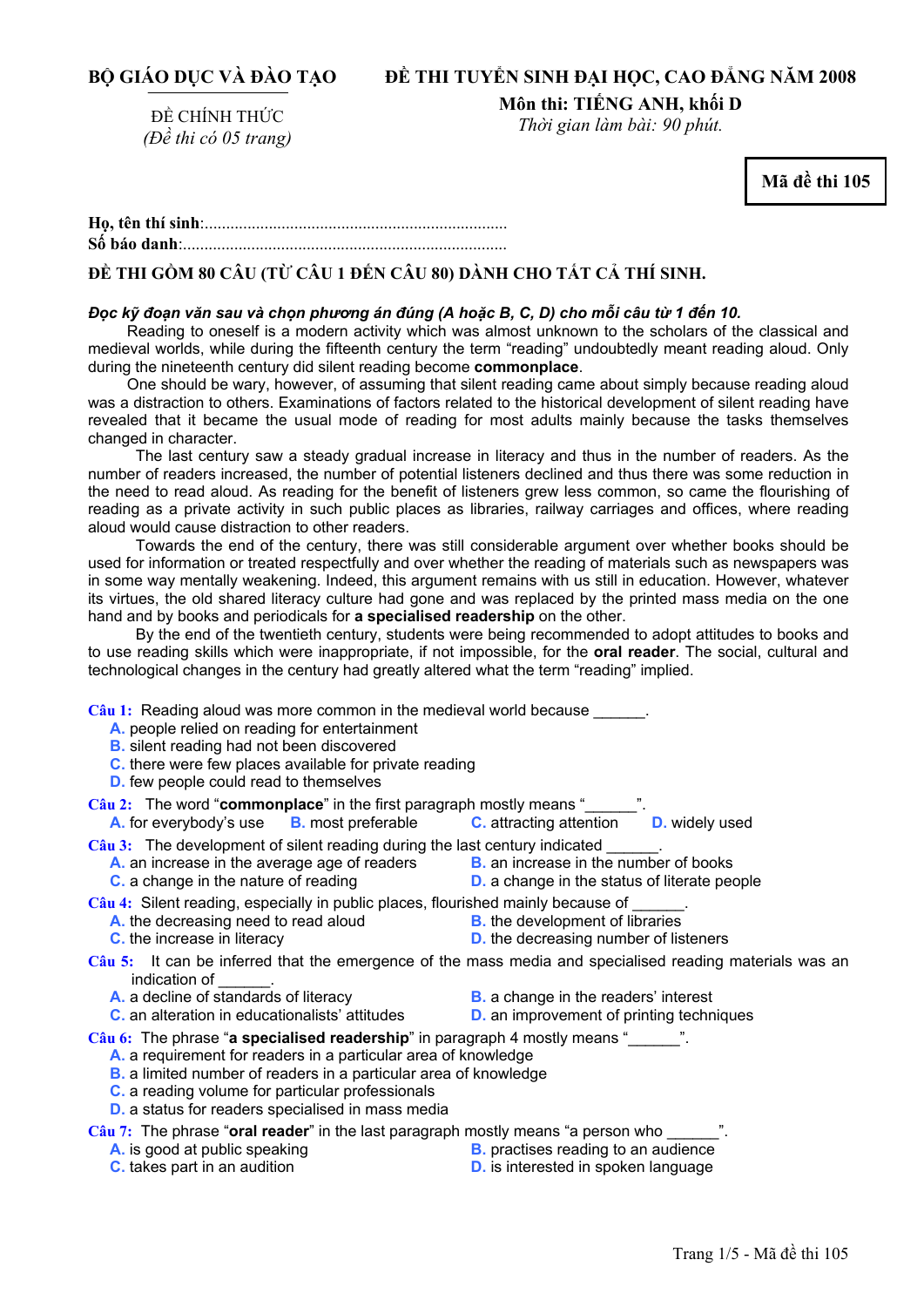Câu 8: All of the following might be the factors that affected the continuation of the old shared literacy culture **EXCEPT** 

- A. the inappropriate reading skills
- **C.** the diversity of reading materials
- **B.** the specialised readership
- **D.** the printed mass media

Câu 9: Which of the following statements is NOT TRUE according to the passage?

- A. Reading aloud was more common in the past than it is today.
- **B.** Not all printed mass media was appropriate for reading aloud.
- C. The decline of reading aloud was wholly due to its distracting effect.
- **D.** The change in reading habits was partly due to the social, cultural and technological changes.
- Câu 10: The writer of this passage is attempting to \_ A. explain how reading habits have developed
	- **B.** change people's attitudes to reading
	- C. show how reading methods have improved
- **D.** encourage the growth of reading

### Chọn phương án (A hoặc B, C, D) ứng với từ có trọng âm chính nhấn vào âm tiết có vị trí khác với ba từ còn lại trong mỗi câu.

| $C\hat{a}$ u 11:     |                                                                                             | <b>A.</b> apply <b>B.</b> persuade <b>C.</b> reduce                                   |                                                                                                                                                      | <b>D.</b> offer                                                                                          |
|----------------------|---------------------------------------------------------------------------------------------|---------------------------------------------------------------------------------------|------------------------------------------------------------------------------------------------------------------------------------------------------|----------------------------------------------------------------------------------------------------------|
|                      |                                                                                             |                                                                                       | Câu 12: A. preservative B. congratulate C. preferential D. development                                                                               |                                                                                                          |
| <b>Câu 13:</b>       |                                                                                             |                                                                                       | <b>A.</b> president <b>B.</b> physicist <b>C.</b> inventor <b>D.</b> property                                                                        |                                                                                                          |
| $C\hat{a}$ u 14:     |                                                                                             |                                                                                       | A. economy B. unemployment C. communicate D. particular                                                                                              |                                                                                                          |
|                      | $C\hat{a}$ u 15: <b>A.</b> recommend                                                        |                                                                                       | <b>B.</b> volunteer <b>C.</b> understand <b>D.</b> potential                                                                                         |                                                                                                          |
|                      |                                                                                             | Chọn phương án đúng (A hoặc B, C, D) để hoàn thành mỗi câu sau.                       |                                                                                                                                                      |                                                                                                          |
| A. creative          |                                                                                             | <b>B.</b> influential                                                                 | Câu 16: He's a very ______ person because he can make other workers follow his advice.<br><b>C.</b> deciding                                         | <b>D.</b> effective                                                                                      |
|                      |                                                                                             | Câu 18: - "Why wasn't your boyfriend at the party last night?"                        | Câu 17: Increasing ______ of fruit in the diet may help to reduce the risk of heart disease.<br>A. the amount B. an amount C. the number D. a number |                                                                                                          |
|                      |                                                                                             |                                                                                       | - "He _______ the lecture at Shaw Hall. I know he very much wanted to hear the speaker."                                                             |                                                                                                          |
|                      |                                                                                             |                                                                                       | A. should have attended B. can have attended C. was to attend                                                                                        | <b>D.</b> may have attended                                                                              |
|                      | illness.                                                                                    |                                                                                       |                                                                                                                                                      | Câu 19: The doctor decided to give her a thorough examination ______ he could identify the causes of her |
| A. after             |                                                                                             | <b>B</b> so as <b>C</b> unless                                                        |                                                                                                                                                      | <b>D.</b> so that                                                                                        |
|                      |                                                                                             | Câu 20: My computer is not ______ of running this software.                           | <b>A.</b> able <b>B.</b> compatible <b>C.</b> capable                                                                                                | <b>D.</b> suitable                                                                                       |
|                      | Câu 21: The room needs _______ for the wedding.                                             |                                                                                       | A. decorating B. to decorate C. decorate                                                                                                             | <b>D.</b> be decorated                                                                                   |
|                      |                                                                                             |                                                                                       | Câu 22: That hotel is so expensive. They ______ you sixty pounds for bed and breakfast.                                                              |                                                                                                          |
|                      | A. charge B. fine                                                                           |                                                                                       | <b>C.</b> take                                                                                                                                       | D. cost                                                                                                  |
|                      |                                                                                             |                                                                                       | Câu 23: I am considering ______ my job. Can you recommend a good company?<br><b>A.</b> to move <b>B.</b> moving <b>C.</b> to change                  | <b>D.</b> changing                                                                                       |
|                      | $\frac{\text{C}\hat{\mathbf{a}}\mathbf{u}}{24}$ : I'm sure you'll have no _______ the exam. | Câu 25: - Janet: "Do you feel like going to the cinema this evening?"                 | A. difficulty passing B. difficulties to pass C. difficulty to pass                                                                                  | <b>D.</b> difficulties of passing                                                                        |
|                      | - Susan: " "<br>A. I don't agree, I'm afraid<br>C. That would be great                      |                                                                                       | <b>B.</b> You're welcome<br><b>D.</b> I feel very bored                                                                                              |                                                                                                          |
|                      |                                                                                             | Câu 26: I'm afraid I'm not really ______ to comment on this matter.                   | <b>A.</b> qualifying <b>B.</b> qualified <b>C.</b> quality                                                                                           | <b>D.</b> qualitative                                                                                    |
|                      |                                                                                             |                                                                                       | Câu 27: Today, household chores have been made much easier by electrical ______.<br><b>A.</b> utilities <b>B.</b> applications <b>C.</b> appliances  | <b>D.</b> instruments                                                                                    |
| A. faded             |                                                                                             | Câu 28: The curtains have ______ because of the strong sunlight.<br><b>B.</b> fainted | C. lightened                                                                                                                                         | <b>D.</b> weakened                                                                                       |
| A. caught            | Câu 30: - Laura: "What a lovely house you have!"                                            | <b>B.</b> threw                                                                       | Câu 29: The referee _______ the coin to decide which team would kick the ball first.<br>C. cast                                                      | <b>D.</b> tossed                                                                                         |
| <b>C.</b> I think so | - Maria: "<br>A. Of course not, it's not costly                                             |                                                                                       | <b>B.</b> Thank you. Hope you will drop in<br><b>D.</b> No problem                                                                                   |                                                                                                          |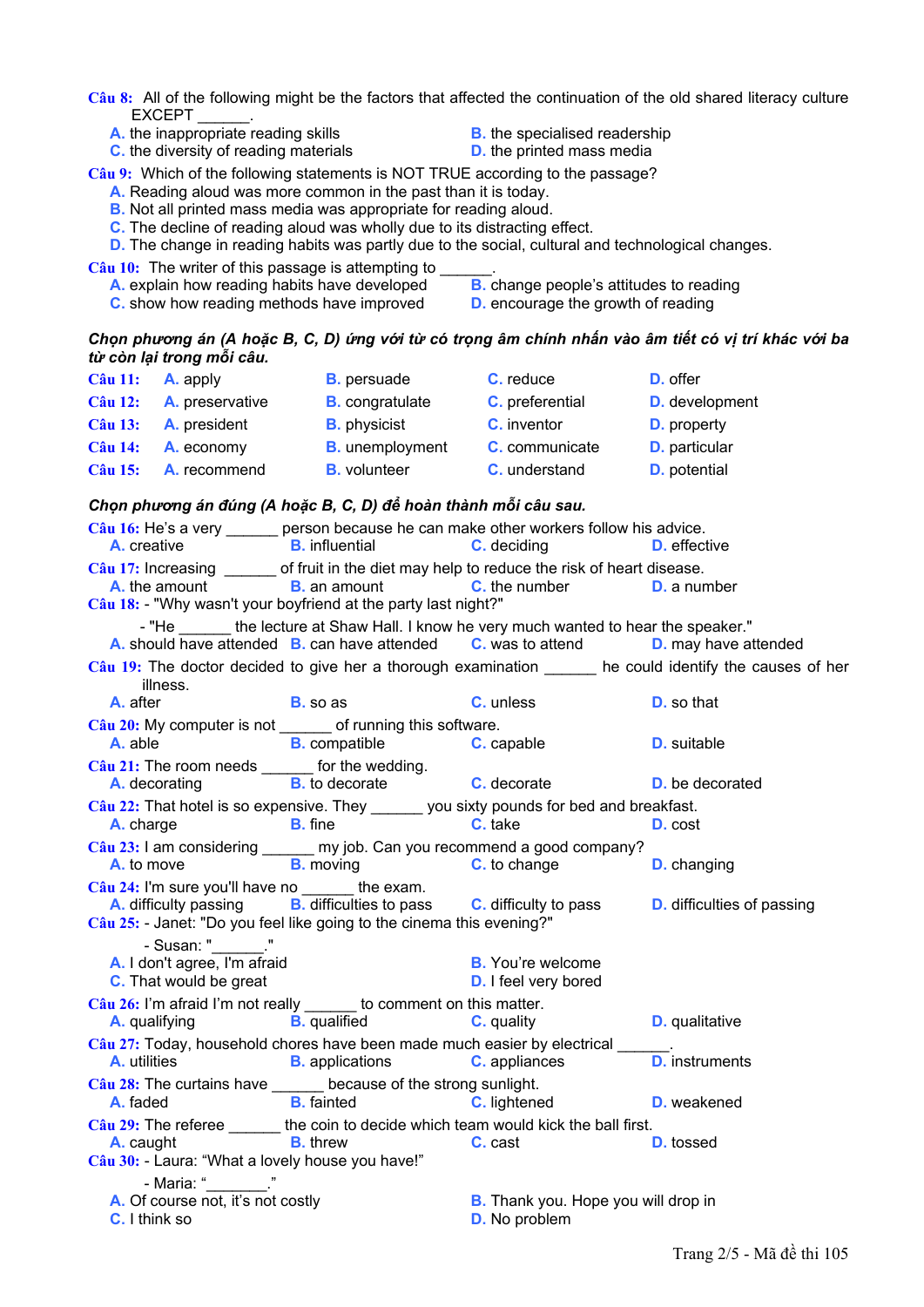| Mike when I was crossing a street downtown yesterday.<br>Câu 31: I accidentally                         |                          |                                                                |                            |
|---------------------------------------------------------------------------------------------------------|--------------------------|----------------------------------------------------------------|----------------------------|
| A. caught sight of                                                                                      | <b>B.</b> kept an eye on | <b>C.</b> paid attention to <b>D.</b> lost touch with          |                            |
| $\frac{1}{2}$ Câu 32: How long does the play 2<br>A. last                                               | <b>B.</b> extend         | <b>C.</b> prolong                                              | <b>D.</b> stretch          |
| Câu 33: The price of fruit has increased recently,<br>A. whereas                                        | <b>B.</b> whether        | the price of vegetables has gone down.<br>C. when              | <b>D.</b> otherwise        |
| Câu 34: It is blowing so hard. We such a terrible storm.<br>A. have never known<br><b>C.</b> never know |                          | <b>B.</b> have never been knowing<br><b>D.</b> had never known |                            |
| Câu 35: When the old school friends met, a lot of happy memories ______ back.<br><b>A.</b> had brought  | <b>B.</b> were brought   | <b>C.</b> brought                                              | <b>D.</b> had been brought |

## Chọn phương án đúng (A hoặc B, C, D) ứng với câu có nghĩa gần nhất với mỗi câu cho sẵn sau đây.

**Câu 36:** "Why don't we go out for dinner?" said Mary.

- **A.** Mary suggested a dinner out. **B.** Mary ordered a dinner out.
- 
- 
- **C.** Mary demanded a dinner out. **D.** Mary requested a dinner out.

**Câu 37:** We've run out of tea.

- **A.** There's not much more tea left. **B.** There's no tea left.
- **C.** We have to run out to buy some tea. **D.** We didn't have any tea.

**Câu 38:** The sooner we solve this problem, the better it will be for all concerned.

- **A.** If we could solve this problem soon, it would be better for all concerned.
- **B.** It would be better for all concerned if we can solve this problem soon.
- **C.** If all concerned are better, we can solve this problem soon.
- **D.** If we can solve this problem soon, it will be better for all concerned.

**Câu 39:** My friend told me, "If I were you, I would not smoke so much."

- **A.** My friend advised me not to smoke so much. **B.** My friend warned me against smoking so much.
- **C.** My friend prohibited me from smoking so much. **D.** My friend suggested not smoking so much.

**Câu 40:** "I will let you know the answer by the end of this week," Tom said to Janet.

- **A.** Tom suggested giving Janet the answer by the end of the week.
- **B.** Tom promised to give Janet the answer by the end of the week.
- **C.** Tom insisted on letting Janet know the answer by the end of the week.
- **D.** Tom offered to give Janet the answer by the end of the week.

## Đọc kỹ đoạn văn sau và chon phương án đúng (A hoặc B, C, D) cho mỗi câu từ 41 đến 50.

The Sun today is a yellow dwarf star. It is fueled by thermonuclear reactions near its center that convert hydrogen to helium. The Sun has existed in its present state for about four billion six hundred million years and is thousands of times larger than the Earth.

 By studying other stars, astronomers can predict what the rest of the Sun's life will be like. About five billion years from now, the core of the Sun will shrink and become hotter. The surface temperature will fall. The higher temperature of the center will increase the rate of thermonuclear reactions. The outer regions of the Sun will expand approximately 35 million miles, about the distance to Mercury, which is the closest planet to the Sun. The Sun will then be a red giant star. Temperatures on the Earth will become too high for life to exist.

 Once the Sun has used up its thermonuclear energy as a red giant, it will begin to shrink. After it shrinks to the size of the Earth, it will become a white dwarf star. The Sun may throw off huge amounts of gases in violent eruptions called nova explosions as it changes from a red giant to a white dwarf.

 After billions of years as a white dwarf, the Sun will have used up all its fuel and will have lost its heat. Such a star is called a black dwarf. After the Sun has become a black dwarf, the Earth will be dark and cold. If any atmosphere remains **there**, it will have frozen over the Earth's surface.

Câu 41: It can be inferred from the passage that the Sun

- **A.** is approximately halfway through its life as a yellow dwarf
- **B.** will continue to be a yellow dwarf for another 10 billion years
- **C.** has been in existence for 10 billion years
- **D.** is rapidly changing in size and brightness
- **Câu 42:** What will probably be the first stage of change for the Sun to become a red giant?
	- **A.** Its surface will become hotter and shrink. **B.** It will throw off huge amounts of gases.
	- **C.** Its central part will grow smaller and hotter. **D.** Its core will cool off and use less fuel.
		-

#### **Câu 43:** When the Sun becomes a red giant, what will the atmosphere be like on the Earth?

- **A.** It will be enveloped in the expanding surface of the sun.
- **B.** It will become too hot for life to exist.
- **C.** It will be almost destroyed by nova explosions.
- **D.** It will freeze and become solid.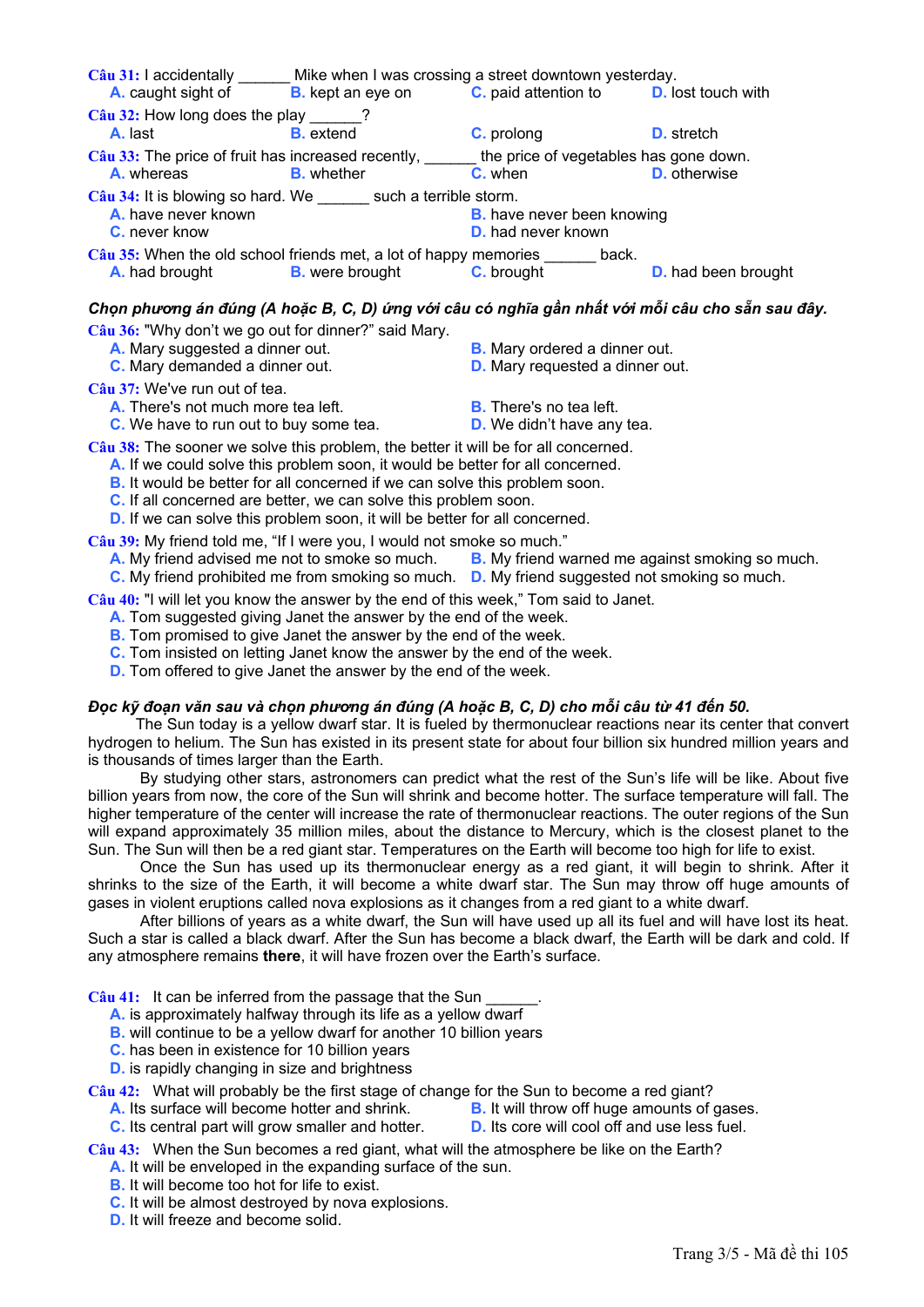| $C\hat{a}u$ 44: When the Sun has used up its energy as a red giant, it will $\frac{1}{\cdot}$ .<br><b>A.</b> get frozen                                                                                                                                                                                                                        | <b>B.</b> cease to exist | <b>C</b> . stop to expand                                                     | <b>D.</b> become smaller                                                                                                                                                                                                                                                                                                                                                                                                                                                                                                                                                                                                                                                                                                                                                                                                                                                                            |
|------------------------------------------------------------------------------------------------------------------------------------------------------------------------------------------------------------------------------------------------------------------------------------------------------------------------------------------------|--------------------------|-------------------------------------------------------------------------------|-----------------------------------------------------------------------------------------------------------------------------------------------------------------------------------------------------------------------------------------------------------------------------------------------------------------------------------------------------------------------------------------------------------------------------------------------------------------------------------------------------------------------------------------------------------------------------------------------------------------------------------------------------------------------------------------------------------------------------------------------------------------------------------------------------------------------------------------------------------------------------------------------------|
| Câu 45: Large amounts of gases may be released from the Sun at the end of its life as a<br><b>A.</b> black dwarf <b>B.</b> white dwarf <b>C.</b> red giant                                                                                                                                                                                     |                          |                                                                               | <b>D.</b> yellow dwarf                                                                                                                                                                                                                                                                                                                                                                                                                                                                                                                                                                                                                                                                                                                                                                                                                                                                              |
| $C\hat{a}u$ 46: As a white dwarf, the Sun will be ______.<br>A. the same size as the planet Mercury<br><b>C.</b> a cool and habitable planet                                                                                                                                                                                                   |                          | <b>B.</b> around 35 million miles in diameter                                 | <b>D.</b> thousands of times smaller than it is today                                                                                                                                                                                                                                                                                                                                                                                                                                                                                                                                                                                                                                                                                                                                                                                                                                               |
| Câu 47: The Sun will become a black dwarf when ___<br><b>A.</b> the Sun moves nearer to the Earth<br>C. the core of the Sun becomes hotter                                                                                                                                                                                                     |                          | <b>D.</b> the outer regions of the Sun expand                                 | B. it has used up all its fuel as a white dwarf                                                                                                                                                                                                                                                                                                                                                                                                                                                                                                                                                                                                                                                                                                                                                                                                                                                     |
| Câu 48: The word "there" in the last sentence of paragraph 4 refers to $\frac{1}{2}$ .<br>A. the planet Mercury<br>C. our own planet                                                                                                                                                                                                           |                          | <b>B.</b> the core of a black dwarf<br><b>D.</b> the outer surface of the Sun |                                                                                                                                                                                                                                                                                                                                                                                                                                                                                                                                                                                                                                                                                                                                                                                                                                                                                                     |
| $C\hat{a}u$ 49: This passage is intended to $\qquad \qquad$ .<br>A. describe the changes that the Sun will go through<br><b>B.</b> present a theory about red giant stars<br>C. alert people to the dangers posed by the Sun<br><b>D.</b> discuss conditions on the Earth in the far future                                                    |                          |                                                                               |                                                                                                                                                                                                                                                                                                                                                                                                                                                                                                                                                                                                                                                                                                                                                                                                                                                                                                     |
| Câu 50: The passage has probably been taken from ______.<br>A. a scientific journal<br><b>C.</b> a work of science fiction                                                                                                                                                                                                                     |                          | <b>B.</b> a news report<br><b>D.</b> a scientific chronicle                   |                                                                                                                                                                                                                                                                                                                                                                                                                                                                                                                                                                                                                                                                                                                                                                                                                                                                                                     |
| Đọc kỹ đoạn văn sau và chọn phương án đúng (A hoặc B, C, D) cho mỗi chỗ trống từ 51 đến 60.<br>which could be written down. These sounds, (55) spoken or written in letters, are called words.<br>therefore, learn to choose our words carefully, (60) ______ they will make our speech silly and vulgar.<br>$C\hat{a}$ u 51: <b>A.</b> invent | <b>B.</b> create         | C. make                                                                       | How men first learnt to (51) words is unknown; in other words, the origin of language is a<br>(52) _______. All we really know is that men, unlike animals, (53) _______ invented certain sounds to express<br>thoughts and feelings, actions and things so that they could communicate with each other; and that later they<br>agreed (54) certain signs, called letters, which could be combined to represent those sounds, and<br>Great writers are those who not only have great thoughts but also express these thoughts in words that<br>(56) powerfully to our minds and emotions. This charming and telling use of words is what we call<br>literary (57)_______. Above all, the real poet is a master of words. He can (58)______ his meaning in words<br>which sing like music, and which by their position and association can (59)______ men to tears. We should,<br><b>D.</b> discover |

| Cau 51:        | A. II VCHU  | <b>D.</b> UCALC   | $\mathbf{v}$ . Mand | <b>D.</b> UISCOVEI |
|----------------|-------------|-------------------|---------------------|--------------------|
| <b>Câu 52:</b> | A. story    | <b>B.</b> secret  | <b>C.</b> mystery   | <b>D.</b> legend   |
| <b>Câu 53:</b> | A. whatever | <b>B.</b> however | <b>C.</b> somewhat  | <b>D.</b> somehow  |
| <b>Câu 54:</b> | A. at       | <b>B.</b> upon    | <b>C.</b> with      | D. to              |
| <b>Câu 55:</b> | A. if       | <b>B.</b> however | <b>C.</b> whether   | <b>D.</b> though   |
| <b>Câu 56:</b> | A. interest | <b>B.</b> appeal  | <b>C.</b> attract   | <b>D.</b> lure     |
| <b>Câu 57:</b> | A. prose    | <b>B.</b> work    | <b>C.</b> form      | <b>D.</b> style    |
| <b>Câu 58:</b> | A. carry    | <b>B.</b> convey  | C. transfer         | <b>D.</b> transmit |
| <b>Câu 59:</b> | A. take     | <b>B.</b> send    | C. break            | <b>D.</b> move     |
| <b>Câu 60:</b> | A. or       | <b>B.</b> so      | <b>C.</b> although  | <b>D.</b> because  |
|                |             |                   |                     |                    |

#### Đọc kỹ đoạn văn sau và chon phương án đúng (A hoặc B, C, D) cho mỗi chỗ trống từ 61 đến 70.

The heart has long been considered to be (61)\_\_\_\_\_ feelings of love dwell. In love songs throughout the ages, love almost always goes together  $(62)$  the heart. The heart has cor  $(63)$  the place where love begins and develops. Even the Bible gives  $(64)$ the heart. The heart has continuously been viewed (63) the place where love begins and develops. Even the blue gives  $(0.7)$  and  $(0.65)$  The role of the heart in love must come from what happens to it when a person feels strongly (65) to love and the heart.

the other person, especially in the early stages of a relationship, to someone. The strong feelings (66)\_ have the results that the heart starts beating faster and breathing starts speeding (67)

a lot of stress and the body According to psychologists, a love relationship is a situation that (68) reacts to this by getting ready to face the unknown. This has been called the "fight or flight" (69) meeting danger by fighting it or running away. So with love, the heart accelerates and (70) becomes quick.

**Câu 61:** A. when **B.** where C. that D. what  $C<sup>â</sup>$ u 62:  $A. to$ **B.** from C. with  $D.$ at **Câu 63:** A. like C. as D. as if **B.** as though  $C$ âu  $64:$ A. reference **B.** citation C. preference D. quote